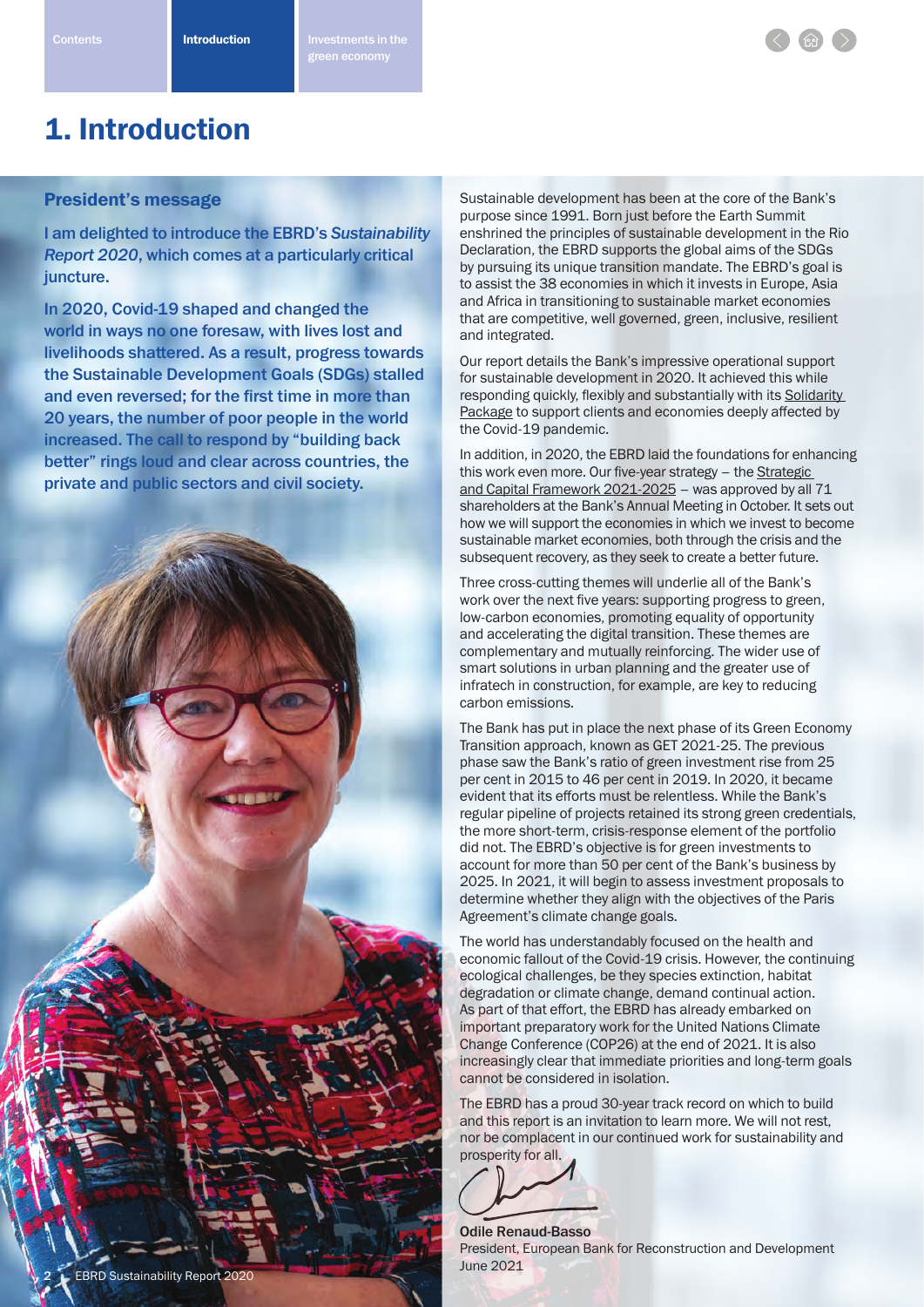## Key EBRD achievements in 2020

| Agreed a new green<br>economy approach for<br>2021-25                                                                          | <b>Adopted a target of becoming</b><br>a majority green bank by<br>2025             |  |                                                                                                                          | $\epsilon$ 3.2 billion<br>invested in climate mitigation,<br>climate adaptation and other<br>environmental activities |                        |                                                                         | <b>Signed up to the</b><br><b>Sustainable Blue</b><br><b>Economy Finance</b><br><b>Principles</b> |
|--------------------------------------------------------------------------------------------------------------------------------|-------------------------------------------------------------------------------------|--|--------------------------------------------------------------------------------------------------------------------------|-----------------------------------------------------------------------------------------------------------------------|------------------------|-------------------------------------------------------------------------|---------------------------------------------------------------------------------------------------|
| As part of our Covid-19 response, provided<br>$€802$ million<br>of support under the Vital Infrastructure<br>Support Programme |                                                                                     |  | Strengthened our<br>approach to human<br>rights and gender-<br>based violence                                            |                                                                                                                       | E2.5<br><b>billion</b> |                                                                         | reached in total<br><b>EBRD</b> and donor<br>commitments for<br>green cities                      |
| €589 million<br>mobilised in donor<br>support for projects<br>and policy dialogue                                              | <b>Launched</b><br>online training<br>for road safety<br>and asbestos<br>management |  | Posted a 14.8 per cent<br>year-on-year increase in the number<br>of projects we support that promote<br>gender inclusion |                                                                                                                       |                        | Signed partnership<br>agreements with<br>Oxfam and Save the<br>Children |                                                                                                   |

## The EBRD's approach to sustainability

The EBRD is committed to sustainability, as defined by the SDGs. These constitute a globally shared blueprint for ending poverty, improving health and education, spurring inclusive economic growth, tackling climate change and working to preserve our oceans and forests.

The EBRD responds to environmental and social challenges, engaging with investors and stakeholders, setting the highest standards of governance and delivering associated benefits for all. It aims to minimise its own footprint, and measure, monitor and report on the impact of the Bank's work to ensure transparency and accountability. In particular, the Bank seeks to make the economies where it invests competitive, well

governed, green, inclusive, resilient and integrated. These are the EBRD's six transition qualities.

The case studies highlighted throughout the *Sustainability Report 2020* indicate, where appropriate, which SDGs they support.

Further details about the EBRD's approach to sustainability can be found in the Bank's Global Reporting Initiative (GRI) disclosure report for 2020. The report applies Global Reporting Initiative Standards and enables stakeholders to gain a comprehensive overview of the EBRD's approach to environmental, social and governance issues.